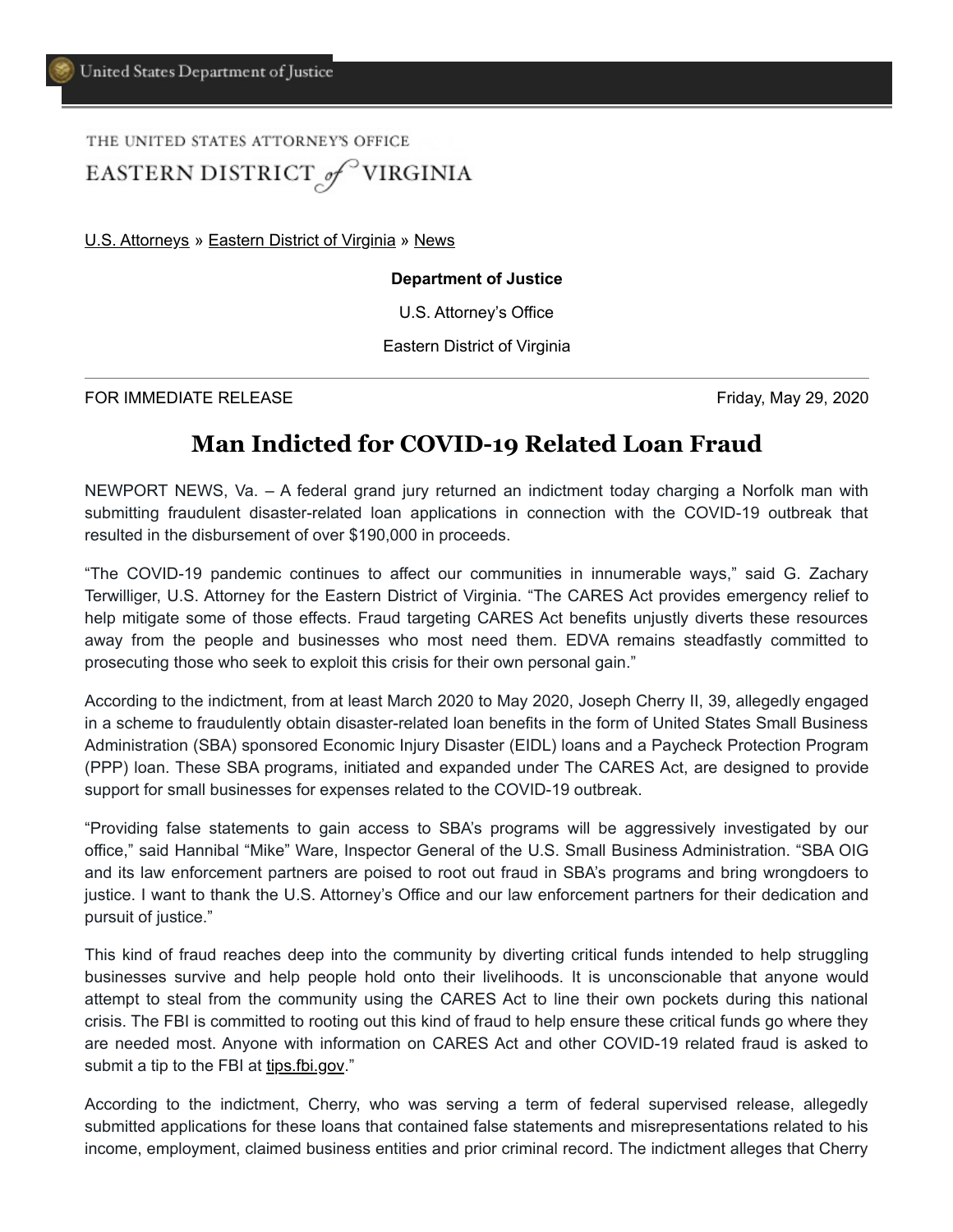fraudulently obtained proceeds of over \$190,000 in April 2020. Further, in a few day period, Cherry converted to cash or a cashier's check approximately \$140,000 of these proceeds.

"The immediacy with which the Deputy Marshals responded in making this arrest should send a clear message to those intending to misuse the financial resources our government is providing to those trying to recover from the ongoing pandemic," said Nick E. Proffitt, U.S. Marshal for the Eastern District of Virginia. "The public should take comfort in knowing that even in this difficult COVID-19 environment, Deputy United States Marshals are at work each and every day to help ensure the community is safe, and justice is served."

Cherry is charged in a 10-count indictment with charges of wire fraud, theft of government property, false statements to the small business administration, and money laundering. If convicted, he faces statutory maximums ranging from 10 to 30 years in prison on each count. Actual sentences for federal crimes are typically less than the maximum penalties. A federal district court judge will determine any sentence after taking into account the U.S. Sentencing Guidelines and other statutory factors.

"Unfortunately, during these uncertain times, individuals fraudulently take advantage of programs meant to help those in need," said Kelly R. Jackson, the IRS-CI Special Agent in Charge. "We will prioritize investigations of these shameless perpetrators and work with our law enforcement partners to bring these individuals to justice."

The Department of Justice remains vigilant in detecting, investigating, and prosecuting wrongdoing related to the COVID-19 pandemic. Under the leadership of Attorney General William Barr, U.S. Attorneys appointed Coronavirus Fraud Coordinators to work with federal, state, local and tribal law enforcement partners to protect the public from scammers who are attempting to prey upon fears. The Department is also committed to preventing hoarding and price gouging for critical supplies during this crisis. To address this, Attorney General Barr created the COVID-19 Hoarding and Price Gouging Task Force. If you think you are a victim of a scam or attempted fraud involving COVID-19, contact the National Center for Disaster Fraud Hotline at 866-720-5721 or via email at disaster@leo.gov. Members of the public in the Eastern District of Virginia are also encouraged to call 804-819-5416, or email [USAVAE.COVID19@USDOJ.GOV](mailto:USAVAE.COVID19@USDOJ.GOV) to reach their local Coronavirus Fraud Coordinator.

G. Zachary Terwilliger, U.S. Attorney for the Eastern District of Virginia; Nick E. Proffitt, U.S. Marshal for the Eastern District of Virginia; Hannibal "Mike" Ware, Inspector General of the Small Business Administration (SBA); Martin Culbreth, Special Agent in Charge of the FBI's Norfolk Field Office; Kelly R. Jackson, Special Agent in Charge, Washington, D.C. Field Office, IRS-Criminal Investigation (IRS-CI); and Peter R. Rendina, Inspector in Charge of the Washington Division of the U.S. Postal Inspection Service, made the announcement. Assistant U.S. Attorney Brian Samuels is prosecuting the case.

The Norfolk Police Department Special Operations Team provided significant assistance with the arrest to the U.S. Marshals Fugitive Task Force.

A copy of this press release is located on the website of the [U.S. Attorney's Office](https://www.justice.gov/usao/vae) for the Eastern District of Virginia. Related court documents and information are located on the website of the [District Court](http://www.vaed.uscourts.gov/) for the Eastern District of Virginia or on **PACER** by searching for Case No. 4:20-cr-27.

*An indictment is merely an accusation. The defendant is presumed innocent until proven guilty.*

**Topic(s): Coronavirus** Financial Fraud

**Component(s):**